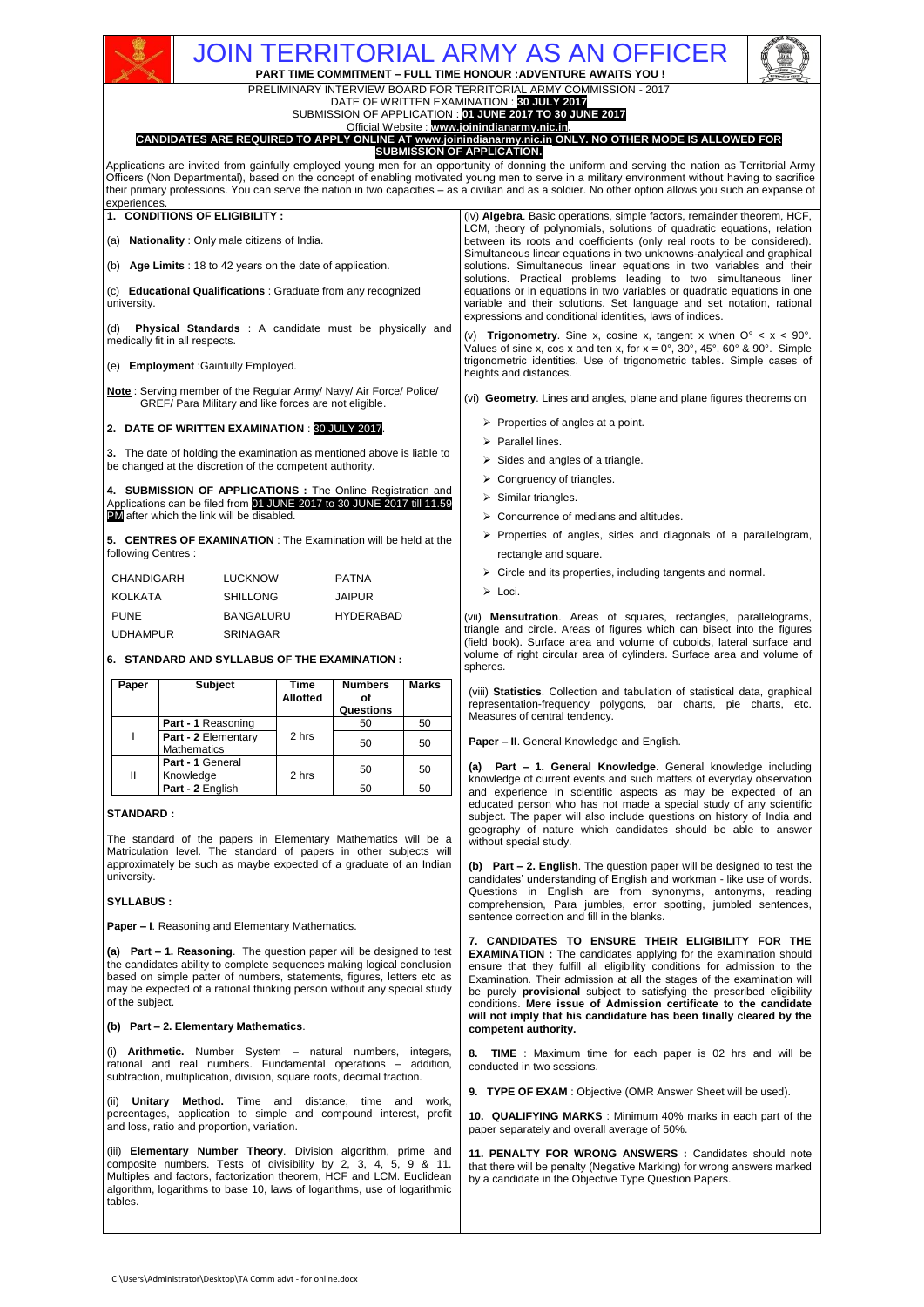**12. FEE DETAILS** : Candidates' are required to pay a fee of Rs 200/- (Rupees two hundred only). Candidates should note that payment of examination fee can be made only through the modes prescribed at website. Payment of fee through any other mode is neither valid nor acceptable. Applications submitted without the prescribed fee/mode shall be summarily rejected. Fee once paid shall not be refunded under any circumstances nor can the fee be held in reserve for any other examination or selection.

**13. HOW TO APPLY**. Candidates are required to apply online by using the website **www.joinindianarmy.nic.in**. Brief instructions for filling up the online Application Form **(IAF(TA)-9 (Revised) Part-1)** have been given on the website.

**14. INSTRUCTION TO THE CANDIDATE FOR FILLING ONLINE APPLICATION :**

- The Online application can be filled from 01 JUNE 2017 to 30 JUNE 2017 till 11.59 PM, after which link will be disabled.
- The applicants must ensure that while filling their Application Form, they are providing their valid and active E-mail IDs as the concerned authorities may use electronic mode of communication while contacting them at different stages of examination process.
- Candidates are strongly advised to apply online well in time without waiting for the last date for submission of online applications.
- While filling in the Application Form, the candidate should carefully decide about his choice for the centre for the examination.
- Candidates should note that no request for change of centre will be granted.
- Candidates in their own interest are advised to keep a copy of print out of filled form submitted online.

**15. ADMIT CARD FOR WRITTEN EXAM** : The admit card will be made available online for being downloaded after submission of application by the candidates. The instructions will be available on the website.

**16. FACILITATION COUNTER FOR GUIDANCE OF CANDIDATES**. In case of any guidance / Information / clarification regarding their applications, candidature etc, candidates can contact to the Territorial Army Directorate, General Staff Branch, Integrated Headquarters of Ministry of Defence (Army), 'L' Block, Church Road, New Delhi – 110 001 & Telephone No 011-23094365 or E-mail I. D - [target.aim@gov.in](mailto:target.aim@gov.in) from 17 July 2017 to 23 July 2017.

**17.** For any other query candidates can also contact respective Territorial Army Group Headquarters as per their choice of examination centres. The address and contact number of the Territorial Army Group Headquarters are as under:-

| <b>WRITTEN</b><br><b>EXAMINATION</b><br><b>CENTRE</b> | CONCERNED TERRITORIAL ARMY GROUP<br><b>HEADQUARTERS</b>                                                                                      |
|-------------------------------------------------------|----------------------------------------------------------------------------------------------------------------------------------------------|
| Chandigarh                                            | PIB Cell, TA Group Headquarters, Western<br>Command, Building No. 750, Sector - 8B,<br>Chandigarh-160 009.<br>Ph No. 0172-2547864,8953401641 |
| Lucknow<br>Patna                                      | PIB Cell, TA Group Headquarters Central<br>Command, Lucknow (UP) - 226002.<br>Ph No. 0522-2482278                                            |
| Kolkata<br>Shillong                                   | PIB Cell, TA Group Headquarters, Eastern<br>Command, Fort William, Kolkata (WB) - 700021.<br>Ph No. 033-22313227                             |
| Jaipur<br>Pune<br>Bangaluru<br>Hyderabad              | PIB Cell, TA Group Headquarters Southern<br>Command, Pune-411001.<br>Ph No. 7768002503, 0202688123                                           |
| Udhampur<br>Srinagar                                  | PIB Cell, TA Group Headquarters Northern<br>Command, Udhampur (J&K) - 182101<br>Ph No. 01992 243592                                          |

# **18. SELECTION PROCEDURE** :

(a) Candidates whose application forms are found correct will be called for screening (written exam followed by interview only if passed in written exam) by a Preliminary Interview Board (PIB) by the respective Territorial Army Group Headquarters.

Successful candidates will further undergo tests at a Service Selection Board (SSB) and Medical Board for final selection.

# **19. EMBODIMENT FOR TRAINING:**

(a) One month basic training in the first year of commission.

(b) Two months annual training camp every year including the first year.

(c) Three months Post Commissioning training within first two years at IMA, Dehradun.

#### **20. TERMS AND CONDITIONS OF SERVICE :**

(a) Commission is granted in the rank of Lieutenant.

(b) Pay and Allowances and privileges will be same as Regular Army Officers when embodied for training and military service.

(c) Promotions upto Lt Col by time scale subject to fulfilling laid down criteria. Promotion to Colonel and Brigadier by selection.

(d) Officers commissioned in Infantry TA may be called out for military service for longer duration depending on the requirement.

(e) Pay Scales (VIth CPC) :

| <b>RANK</b>       | PAY BANDS /      | GRADE      | Military    |
|-------------------|------------------|------------|-------------|
|                   | <b>SCALE</b>     | <b>PAY</b> | Service Pay |
| <b>LIEUTENANT</b> | PB-3/15600-39100 | 5400       | 6000        |
| <b>CAPTAIN</b>    | PB-3/15600-39100 | 6100       | 6000        |
| <b>MAJOR</b>      | PB-3/15600-39100 | 6600       | 6000        |
| LT COLONEL        | PB-4/37400-67000 | 8000       | 6000        |
| <b>COLONEL</b>    | PB-4/37400-67000 | 8700       | 6000        |
| <b>BRIGADIER</b>  | PB-4/37400-67000 | 8900       | 6000        |

21. Candidate who qualify in written test of Preliminary Interview Board are required to bring the following documents in original alongwith attested copies at the time of Preliminary Interview Board:

(a) Application Form IAF (TA)-9 (Revised) Part-2 to be downloaded from [www.indianarmy.nic.in](http://www.indianarmy.nic.in/) and fill it up in their own hand writing.

(b) All educational qualification certificates (Matric onwards).

(c) Latest physical fitness certificate from a registered MBBS Doctor.

(d) Copy of Identity proof with photographs (Voter ID/PAN Card/Passport/Driving license etc).

(e) Domicile/ Residential proof.

(f) Certificate for proof of age (Matric/ Senior Secondary mark sheet and certificate for verification of date of birth).

(g) Service certificate by candidates employed in Central Govt/ Union Territory/ State/Semi Govt/ Private Sector Authenticated by Head Office alongwith No Objection Certificate by the department as per format given below.

(h) Self employed candidates are required to submit an Affidavit on Non-Judicial stamp paper of minimum value duly attested stating nature of employment and annual income alongwith photocopy of PAN card and self certified character certificate.

Candidates whose names vary in documents should submit copy of Gazette notification of India/ State showing the correct name or an affidavit duly supported by newspaper cuttings.

(k) Latest income proof from the appropriate authority (i.e. Income Tax Revenue Department / Magistrate / Employer).

- (l) Copy of PAN Card.
- (m) Copy of Aadhar Card.

(n) Employees of Railways are required to submit No Objection Certificate authenticated by Railway Board.